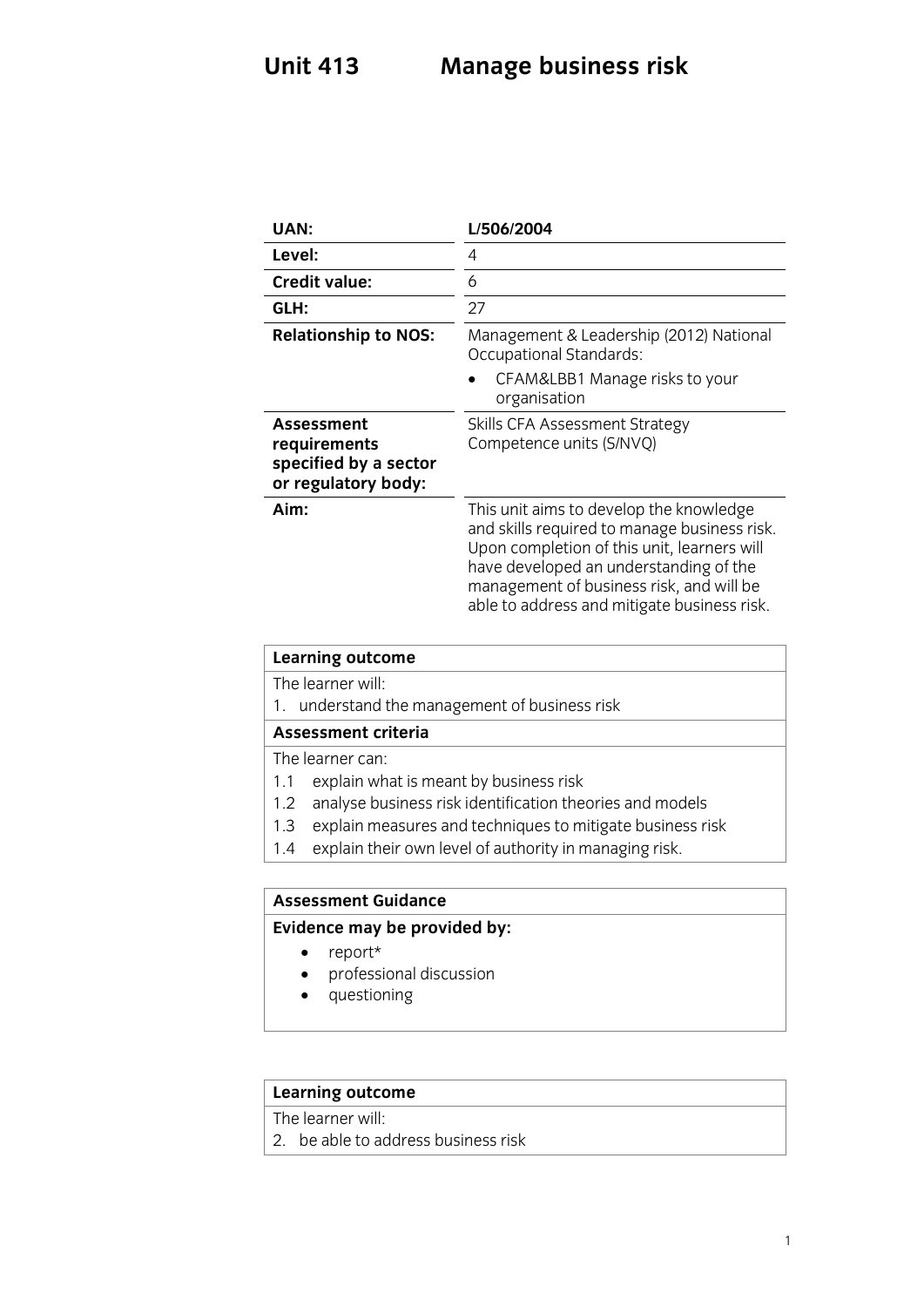#### **Assessment criteria**

The learner can:

- 2.1 monitor work in line with organisational risk procedures
- 2.2 identify potential risks using agreed risk criteria
- 2.3 assess identified risks, their potential consequences and the probability of them happening
- communicate to stakeholders the likelihood of the risk occurring  $2.4$ and its potential consequences
- $2.5$ explain organisational business risk management policies.  $\frac{1}{2}$  business risk management policies.

#### **Assessment Guidance**

#### **Evidence may be provided by:**

- 
- **Evidence** may be proport that the manufacture of the proport of the proport of the proport of the proport of the proport of the proport of the proport of the proport of the proport of the proport of the proport of the pro professional discussion
	- questioning
	- product
	- witness testimony

#### **Learning outcome**

The learner will:

3. be able to mitigate business risk

#### Assessment criteria

The learner can:

- 3.1 develop risk management plans and processes that are proportionate to the risk and the available resources
- implement risk management plans in accordance with  $3.2$ organisational requirements
- monitor on-going risk-related developments and amend plans in  $3.3$ the light of changing circumstances
- keep stakeholders informed of any developments and their 3.4 keep stakeholders informed and the possible consequences
- evaluate the effectiveness of actions taken, identifying possible  $3.5$  $\frac{1}{2}$  future improvements future improvements.

#### **Assessment Guidance**

#### **Assessment Guidance Evidence may be provided by:**

- report\*
- professional discussion
- questioning
- product<br>• witness
- witness testimony